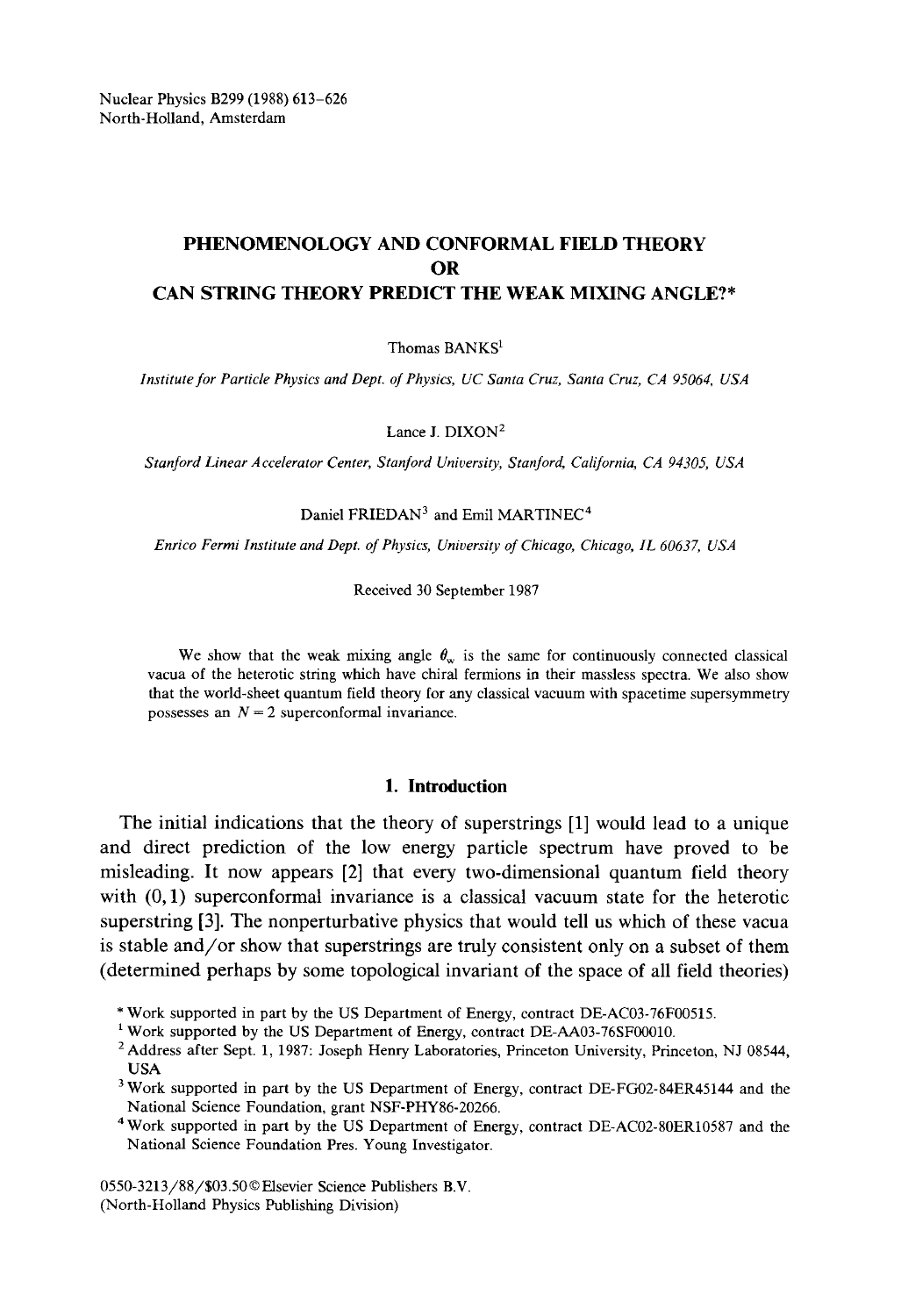is at present beyond our comprehension. The possible responses to this situation seem to fall into three general categories. The first is to gleefully declare that superstrings clearly have nothing to do with experimentally accessible physics, and save oneself the bother of plumbing their intricate depths. A second response is to assert that contact with experiment can only come after the true structure of superstring theory is fully understood; i.e. that it is premature to try to relate the real world to the crude semiclassical approximation to a presently nonexistent theory.

The practical consequences of the second attitude are remarkably similar to those of the first. Superstring theory will become the province of a small group of mathematically sophisticated adepts with little contact with the rest of particle physics. We believe that although this is a possible avenue for development of the theory and its relationship to the rest of physics, it is not the most desirable one. Rather, there is a third response to the situation, which is to retain hope that important low energy physics can be extracted from the semiclassical approach, and that important clues to the structure of string theory may be gleaned from the requirement that some classical vacuum obey the constraints of phenomenology. Most of the extant work on string phenomenology uses the low energy effective Lagrangian for the string propagating in a flat ten-dimensional background, sometimes supplemented with a hint from Kaluza-Klein theories (which are never a very good approximation to a consistent superstring picture of the real world [4]). We have no quarrel with this admirable method but we believe that the time has come to try to make a closer connection between phenomenological questions and the real formalism of string theory. Desirable phenomenological properties should be formulated as constraints on two-dimensional superconformal field theories. The advantages of this approach are twofold. First it enables us to answer questions about the assumptions that go into the effective lagrangian method. Do superstrings really predict extra low energy gauge structure? Do they naturally predict the value of the weak mixing angle? Can one find vacua with discrete symmetries which constrain fermion mass matrices and couplings in the manner required by experiment? The second desirable feature of the "phenomenology of conformal field theory" is a sociological one. The techniques that one must employ to answer the sort of questions we wish to pose are not so far removed from the standard repertory of gauge theory model builders. An emphasis on this aspect of string theory will enable a wider class of physicists to come to grips with the guts of string theory. It is clear that this will lead to further progress in the field.

The present paper is intended as a modest beginning of the program outlined above. Indeed it is not even that, for results of the type that we are envisaging have already been obtained by Friedan, Qiu and Shenker [5], by Boucher et al. [6], by Hull and Witten [7], and by several other authors [8-11]. We are attempting to continue this line of reasoning, which unfortunately has not obtained a very wide audience. More specifically, we will prove two general results about heterotic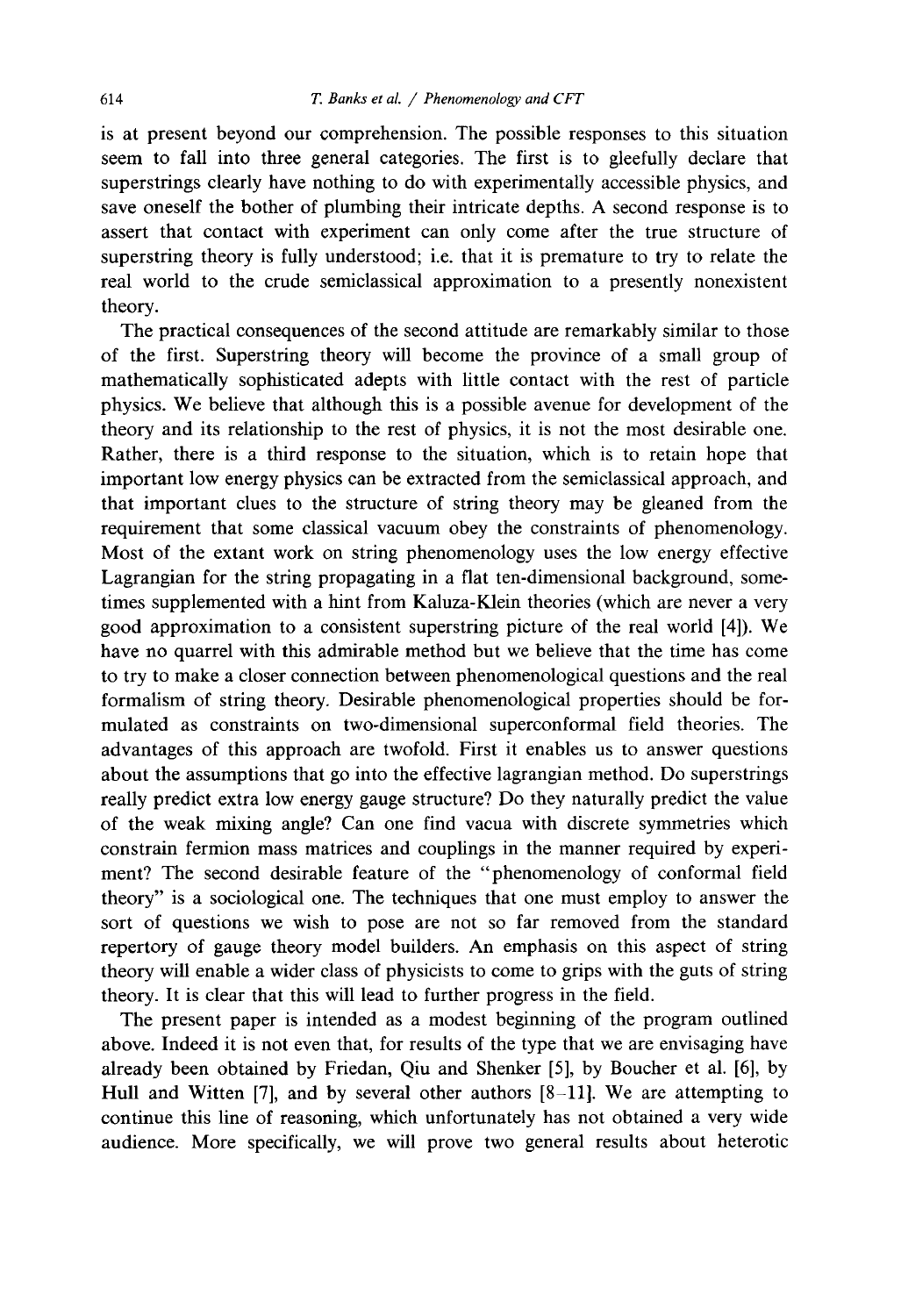superstring vacua, and the properties they must have to approximate the real world. The first has to do with the weak mixing angle  $\theta_{w}$ . For grand unified theories with a unification scale of order the Planck mass, the standard GUT prediction for value of  $\theta_{\rm w}$  at low energies generally fails due to excessive running of the coupling constants. On the other hand, nonrenormalizable interactions, between the Higgs fields responsible for GUT breaking and the gauge bosons, can invalidate the standard prediction of  $\theta_w$  even at the tree level (i.e. at the Planck scale). Witten has argued [12] that Wilson-line symmetry breaking in Kaluza-Klein theories nonetheless makes the same prediction of  $\theta_w$  at the Planck scale as do standard GUTs. The point is essentially that (at least in one gauge) the relationship between the symmetric and spontaneously broken vacua is merely through a change of boundary conditions for the fields on the internal manifold. The kinetic energy terms for the unbroken gauge fields are precisely what they were in the symmetric theory. This observation however, is far from answering the question of whether string theory itself makes a firm prediction of the mixing angle. First of all, many superstring vacua are not related in any obvious way to simple Wilson-line breaking of a model with grand unified symmetry. Secondly, even if we have found a vacuum with the right value of  $\theta_{\rm w}$ , we must deal with the problem of flat directions. Many superstring vacua are continuously connected to other solutions of the string equations of motion, and as we move through one of these families of solutions we can easily imagine that although the standard model gauge group remains unbroken, the value of  $\theta_{\rm w}$  changes continuously. In such a situation one could hardly claim that string theory predicts the value of the mixing angle.

We will formulate a criterion for the two-dimensional field theory, which guarantees that such a theory will incorporate the standard *tree-level* prediction of  $\theta_w$ ; i.e. its value just below the "compactification" scale, which we presume to be of order the Planck scale, following refs. [4]. The value of  $\theta_{\rm w}$  at, say, the weak scale is of course sensitive to the spectrum of light particles via renormalization group effects. We further show, for any vacuum which has four-dimensional chiral fermions, that the value of the weak mixing angle does not change as we move to continuously connected solutions of the equations of motion. Actually, one can show that those string vacua for which a ratio of gauge couplings can change continuously, must actually have  $N = 2$  spacetime SUSY (if they have any at all). Furthermore, these vacua can be shown to have  $N = 4$  world-sheet SUSY, which is a severe restriction on the 2d conformal field theory. The techniques that are used to prove these latter results are similar to those we will present here, and the details will appear in another paper [13].

The second general result that we will obtain has to do with the two-dimensional criterion for four-dimensional  $N = 1$  SUSY. Boucher et al. [14] have already argued that a sufficient condition for this is the existence of a chiral world-sheet  $U(1)$ current which promotes the  $(0,1)$  superconformal symmetry of the heterotic string to (0, 2). In addition one must constrain all physical vertex operators to have integer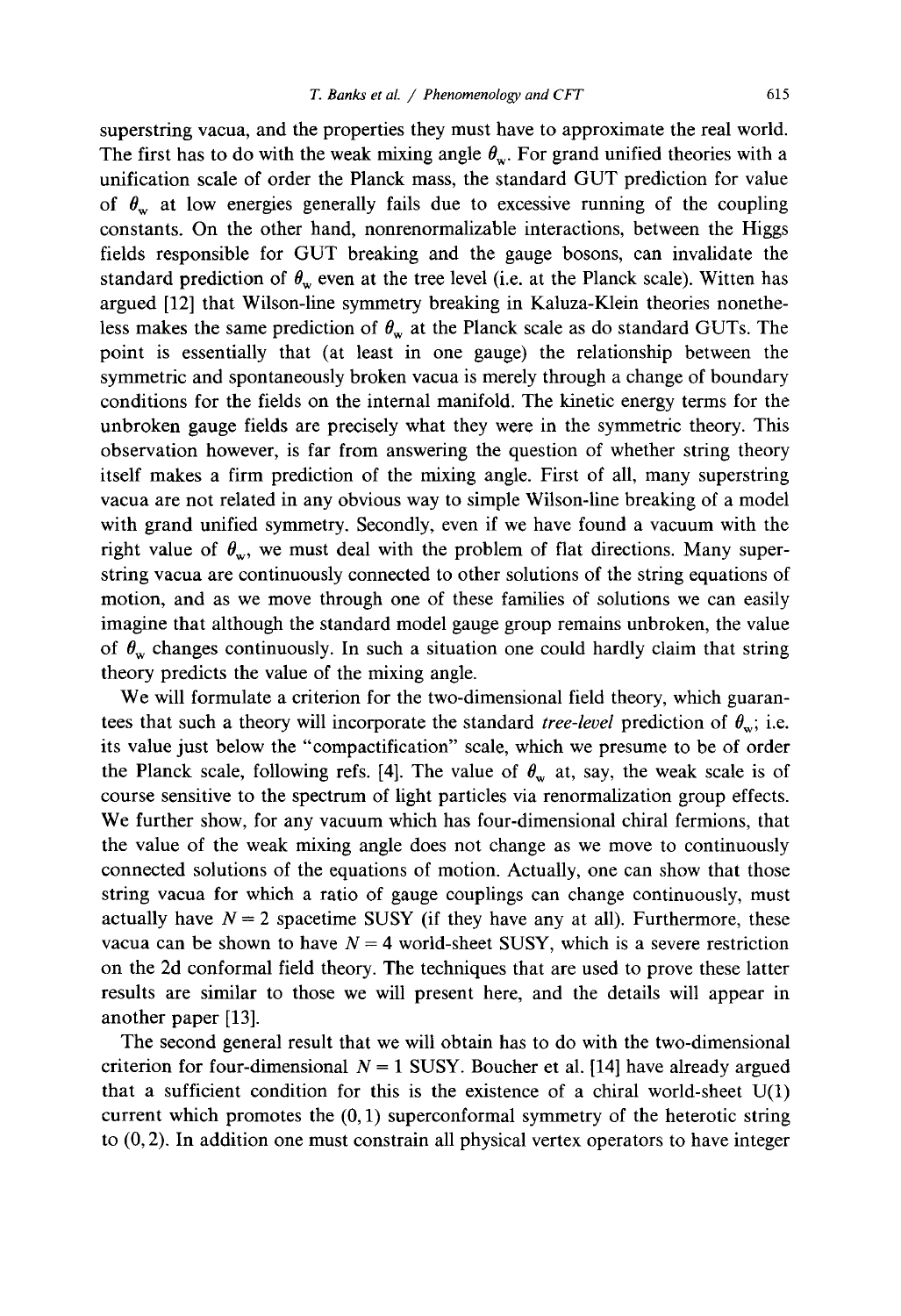$U(1)$  charges. We will prove the converse of this result: The existence of spacetime SUSY implies the existence of the extra U(1).

Sect. 2 of this paper briefly outlines the way to treat gauge bosons in heterotic string theory and recalls some results that have been obtained in other work. We then give the proof that the weak mixing angle indeed takes on discrete values in interesting vacuum states. In sect. 3 we prove our result about the relation between spacetime and world-sheet SUSY. We conclude with a list of other problems that should be attacked with the sort of methods employed in this paper.

## **2. The weak mixing angle**

It is by now well known that the vertex operator of a zero momentum gauge boson in string theory is obtained by multiplying the right- or left-moving piece of the four-momentum density on the world-sheet into a left- or right-moving worldsheet current density, which transforms according to the adjoint representation of the gauge group. In the heterotic string theory the right-moving sector has  $N = 1$ world-sheet supersymmetry, and in order to generate a physical vertex operator the current must belong to a dimension- $\frac{1}{2}$  superfield. The existence of such an operator puts strong constraints on the spectrum of massless spacetime fermions. In particular, it is shown in ref. [11] that the fermions cannot be chiral. Since we will use this result at a later point in our argument, it is worthwhile outlining the proof.

The proof depends crucially on the fact that the superfield to which the current belongs obeys a super-Kac-Moody algebra. Furthermore, the conformal generators of the full theory take the form:

$$
L_0 = L_0^{\text{SKM}} + L_0^{\text{C}},
$$

where  $L_0^{\text{SKM}}$  is the natural conformal generator constructed from bilinears in the super-Kac-Moody generators, and  $L_0^C$  is an additional generator commuting with the super-Kac-Moody algebra and having a non-negative spectrum in the Ramond sector of the theory. Friedan, Qiu and Shenker [5] have shown that whenever the super-Kac-Moody algebra is nonabelian the spectrum of  $L_0^{\text{SKM}}$  is strictly positive. This proves that if the model has massless fermions transforming in a chiral representation of a nonabelian gauge group, the nonabelian currents must be left-moving, i.e. come from the bosonic part of the heterotic string. However, the existence of even an *abelian* super-current algebra is enough to destroy chirality. The point is that the superpartners of the currents are world-sheet fermions. In the Ramond sector they have zero modes and the entire Hilbert space of the theory is a tensor product, with one factor being a representation of the Clifford algebra formed by the zero modes of the spacetime fermions plus the zero modes of the fermionic SKM currents. Since this representation is larger than that of the four-dimensional Dirac algebra, it contains both chiralities of four-dimensional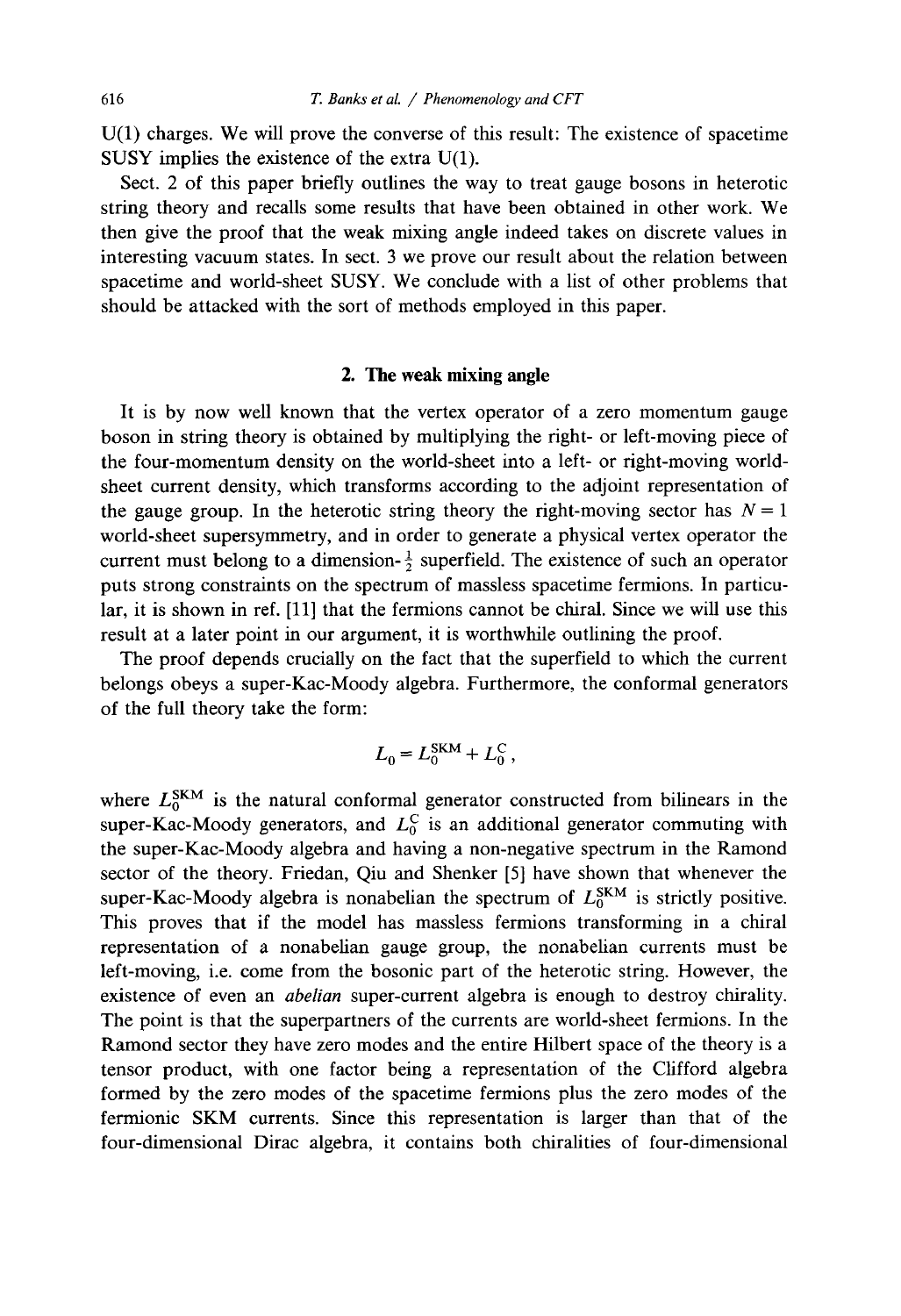fermions. This argument remains valid when restricted to the subspace of states transforming in a given representation of the left-moving gauge group, so we conclude that no such representation can be chiral, as claimed above.

An immediate consequence of this result is that in any realistic heterotic string vacuum, all gauge bosons must arise from currents in the left-moving (bosonic) sector of the theory. These currents, denoted by  $J^a(\bar{z}) = \sum_{n} J_n^a \bar{z}^{-n-1}$ , generate a Kac-Moody algebra:

$$
\left[J_n^a, J_m^b\right] = \frac{1}{2}kn\delta^{ab}\delta_{n,-m} + if^{abc}J_{n+m}^c.
$$

The Schwinger term in this algebra obeys a quantization condition for all simple nonabelian factors in the gauge group. If we normalize the generators so that  $f^{abcf}$ <sup>dbc</sup> =  $N\delta^{ad}$  for SU(N), etc., then the condition is simply that k be an integer;  $k$  is called the level of the algebra. If we have obtained our gauge group by Wilson-line breaking of a simple grand unified group, then the levels of all factors in the current algebra (including the abelian ones) will be the same. If we have no a priori connection between our representation and one in which the currents all belong to a simple group, then there is no reason for the Schwinger term of the  $U(1)$ current to be the same as that of the nonabelian factors, nor for it to be quantized. It is clear however, that the condition for the weak mixing angle to be the same as that predicted by grand unification, is that the  $U(1)$  current which is normalized to give the correct value for all quark, lepton and Higgs charges must have a Schwinger term identical to that of the SU(2) current algebra. This Schwinger term determines the coupling of two gauge bosons to a graviton. Requiring it to be the same for all gauge bosons completely determines the normalization of the U(1) boson's vertex operator. If this operator has the standard coupling to quarks and leptons, then the weak mixing angle takes on its canonical value (at the Planck scale).

We will not enter here into the question of how to find such a vacuum. Witten has shown that Wilson-line symmetry breaking certainly is a sufficient condition, but we do not know whether it is the only way to guarantee the result. The question we wish to ask here is whether, once we have found such a ground state, we can find others nearby which have continuously variable values of  $\theta_{\rm w}$ .

Ground states of string theory are superconformally invariant field theories. To leading order, we have a one parameter family of such theories for every  $(1,1)$ operator in the original model which is the highest component of a superfield. Actually these are only true flat directions in the potential if the operator is exactly marginal. We will not, however, have to worry about this extra constraint. The question is thus whether, when we add a particular  $(1,1)$  operator to the lagrangian, we can change the U(1) Schwinger term. In order for this to happen, the addition to the lagrangian must not commute with the U(1) current  $j(\bar{z})$ . However, since  $j(\bar{z})$ is the derivative of a free chiral scalar field,  $j(\bar{z}) = i\partial_{\bar{z}}\phi(\bar{z})$ , we can easily determine the j-dependence of *all* operators in the conformal field theory. They have the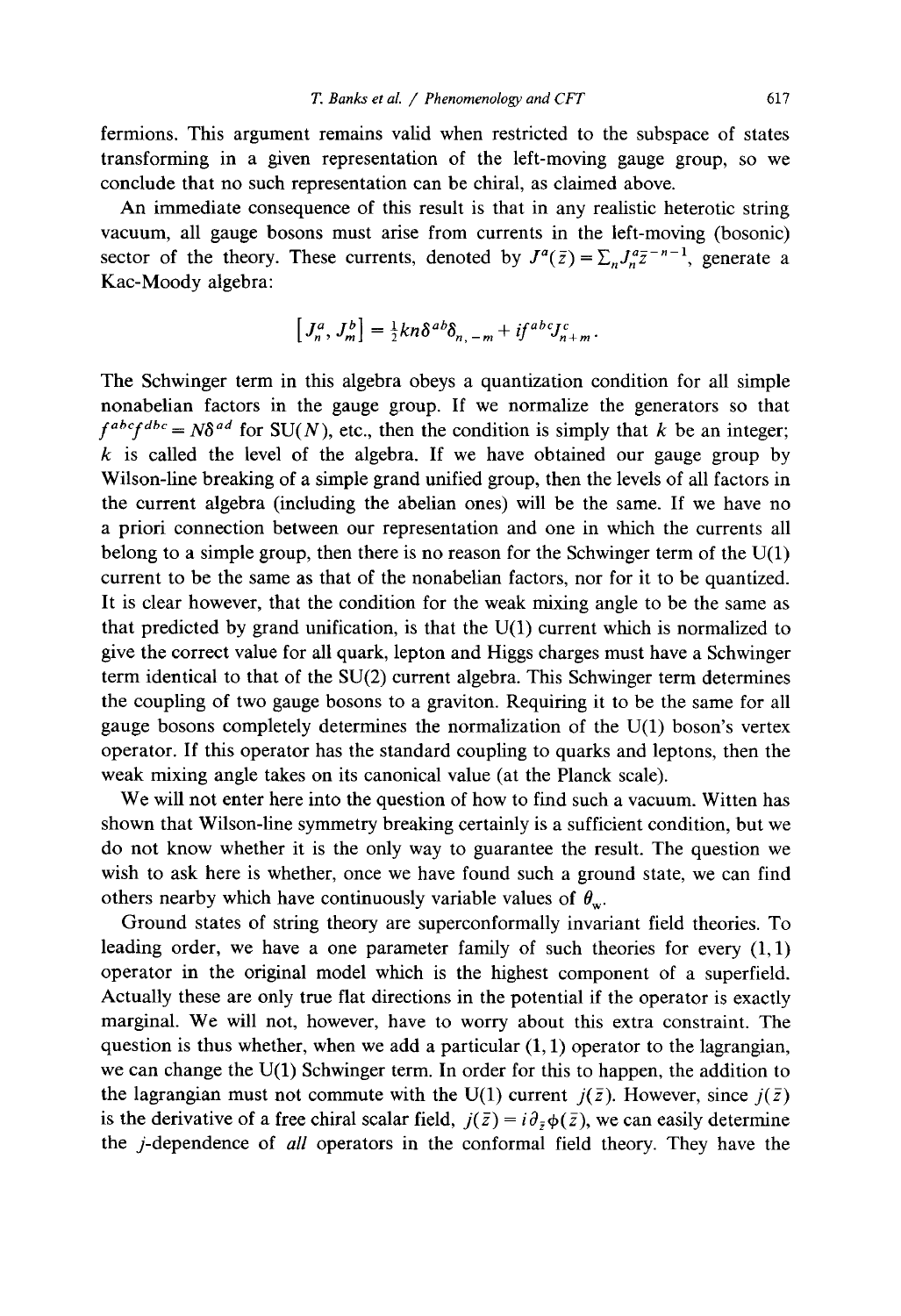form\*:

$$
\Phi(z,\bar{z}) = \text{exp}(i\alpha\phi(\bar{z}))P(j(\bar{z}))\colon\tilde{\Phi}(z,\bar{z}),\tag{2.1}
$$

where  $P(j(\bar{z}))$  is a polynomial in  $j(\bar{z})$  and its derivatives with definite integral conformal dimension, say m, and  $\tilde{\Phi}$  is an operator which commutes with  $j(\bar{z})$ . If  $\alpha$ is different from zero, the operator carries non-zero  $U(1)$  charge. Charged operators, if they exist, are of no interest for our current inquiry. They represent string vacua in which the U(1) symmetry is spontaneously broken. There may indeed be flat directions along which this is true. (There certainly are in the low energy effective field theory: they correspond to VEV's for combinations of squark and/or slepton fields.) We are interested in values of the weak mixing angle in vacua that preserve the U(1). Thus we may take  $\alpha = 0$ .

The neutral operators in (2.1) have dimension  $(m + h_L, h_R)$  if  $\tilde{\Phi}$  has dimension  $(h_L, h_R)$ . We are in a model with positive metric, and  $\Phi$  should not commute with j, so the dimension can only be (1, 1) if  $m = 1$ ,  $h<sub>L</sub> = 0$ ,  $h<sub>R</sub> = 1$ . Thus  $\tilde{\Phi}(z, \bar{z})$  must in fact be a  $(0,1)$  operator, i.e. a right-moving chiral current, say  $O(z)$ . In order for the new lagrangian to preserve superconformal invariance,  $O(z)$  must be the highest component of a superfield. We have already argued however, that the existence of such an operator precludes the existence of chiral spacetime fermions. Thus, we arrive at the result announced in the introduction: In any vacuum with chiral fermions, there are no superconformally invariant perturbations which preserve a U(1) gauge symmetry but change its Schwinger term. The weak mixing angle cannot be changed continuously. Note that if we allow perturbations by (1,1) operators of the form  $j(\bar{z})O(z)$ , then we can indeed change the angle. The operator  $j(\bar{z})O(z)$  is like an abelian Thirring coupling and is exactly marginal. It will of course shift the Schwinger term in the  $j(\bar{z})j(\bar{w})$  operator product. Thus  $j(\bar{z})$  must be renormalized in order to be a proper gauge boson vertex operator. This will change its coupling to charged states and will shift the weak mixing angle. Thus the discreteness of the weak mixing angle in superstring vacua is directly connected to the chirality of spacetime fermions. In fact, all vacua, which contain such a U(1) super-Kac-Moody algebra, have  $N = 2$  spacetime SUSY if they have any at all. This is simply because, given a massless gravitino state, one can construct a second gravitino by applying the zero modes  $\psi_0^{\mu} \psi_0$  to the state. Here  $\psi^{\mu}(z)$  is the usual Neveu-Schwarz-Ramond field with four-dimensional Minkowski index  $\mu$ , and  $\psi(z)$  is the dimension- $\frac{1}{2}$ world-sheet superpartner of  $\mathcal{O}(z)$ ; the pair  $\psi^{\mu}\psi$  has even total fermion number. We will show in a future paper [13] that the above vacua actually have  $N = 4$  SUSY on the world sheet, which is a significant step towards a complete classification of them [15].

618

<sup>\*</sup> These operators are not all conformal fields, i.e. they are not all primary with respect to the Virasoro algebra, but they can be chosen so that they all have definite conformal dimension ( $L_0$  eigenvalue), as well as definite charge ( $j_0$  eigenvalue).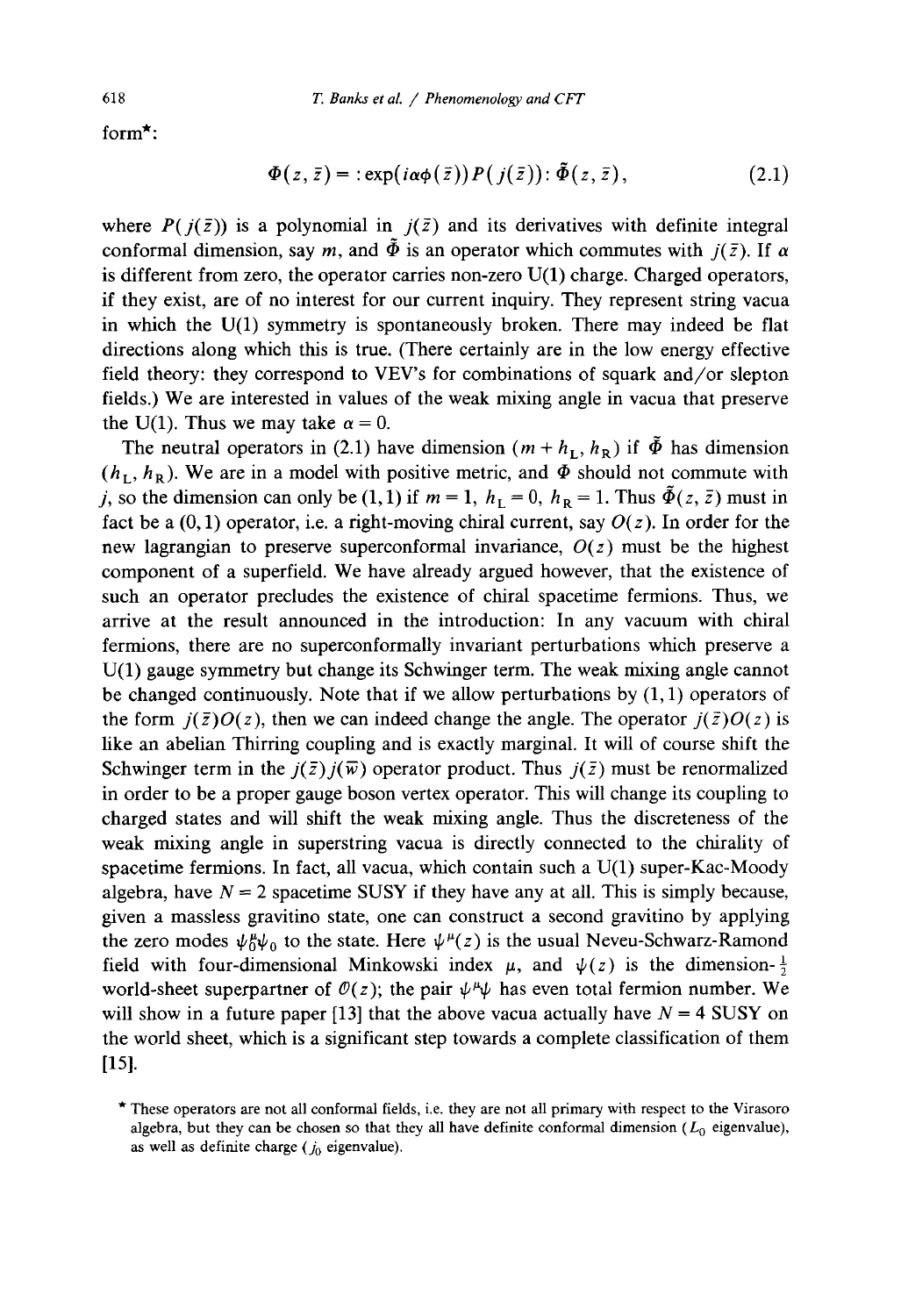## **3. Spaeetime and world-sheet supersymmetry**

The importance of preserving spacetime supersymmetry in a classical superstring ground state has been stressed by many authors. It seems to be the only hope of solving the hierarchy problem in a weakly coupled theory. It is clearly of interest to have a simple criterion for checking whether a two-dimensional field theory has this property. A necessary and sufficient criterion is the existence of an  $N = 2$  supersymmetry current algebra on the world sheet, plus a charge quantization condition on the U(1) current contained in this algebra.

Witten and Hull [7] showed that in any spacetime supersymmetric classical vacuum of the heterotic string which is described by a nonlinear sigma model, the *local*  $N = 1$  superconformal invariance [16] of the two-dimensional (world-sheet) field theory extends to a *global*  $N = 2$  superconformal invariance [17]. Boucher et al. [14] found quite generally that  $(0, 2)$  world-sheet SUSY ensures the existence of  $N = 1$  spacetime SUSY. If the two-dimensional field theory has (0,2) world-sheet SUSY, then it contains a right-moving  $U(1)$  current  $J(z)$  which transforms the two supersymmetry charges into each other. Note that the two world-sheet supercharges are conceptually very different from each other. The first is the remnant of a local gauge symmetry of string theory, while the second is an accidental global symmetry of a particular string vacuum. The  $U(1)$  current, which transforms the two into each other (and therefore does not commute with the gauge SUSY generator) is not a physical operator. It does not commute with the BRST charge and is not the highest component of an  $N = 1$  superfield. It has no free fermionic superpartner and the arguments of the previous section to not apply. Boucher et al. showed how to construct the spacetime SUSY generators from this  $U(1)$  current. We will review this construction below.

Our purpose here is to show in a general context that spacetime SUSY implies  $N = 2$  superconformal invariance on the world-sheet. The starting point is to write the spacetime supersymmetry current in the  $-\frac{1}{2}$  picture [18]:

$$
V_{-1/2}^{\alpha}(z) = e^{-\phi/2} \mathcal{S}_{\alpha} \Sigma(z),
$$
  
\n
$$
V_{-1/2}^{\dot{\alpha}}(z) = e^{-\phi/2} \mathcal{S}_{\dot{\alpha}} \Sigma^{\dagger}(z),
$$
\n(3.1)

where  $e^{-\phi/2}$  is a spin field for the  $(\beta, \gamma)$  superconformal ghost system,  $\mathscr{S}_{\alpha}$  and  $\mathscr{S}_{\dot{\alpha}}$ are spin fields for the (free) world-sheet fermions  $\psi^{\mu}$  with four-dimensional Minkowski indices, and  $\Sigma$  and  $\Sigma^{\dagger}$  are fields in the Ramond sector of the internal  $N = 1$  superconformal field theory. The supersymmetry charges are given by  $Q_a =$  $\oint dz V^{\alpha}_{-1/2}(z), Q_{\dot{\alpha}} = \oint dz V^{\dot{\alpha}}_{-1/2}(z)$ . All the fields here have conformal dimension zero with respect to the antiholomorphic stress-energy tensor  $\overline{T}(\overline{z})$ , so their correlation functions have no antiholomorphic dependence; hence "dimension" will always refer to the holomorphic conformal dimension.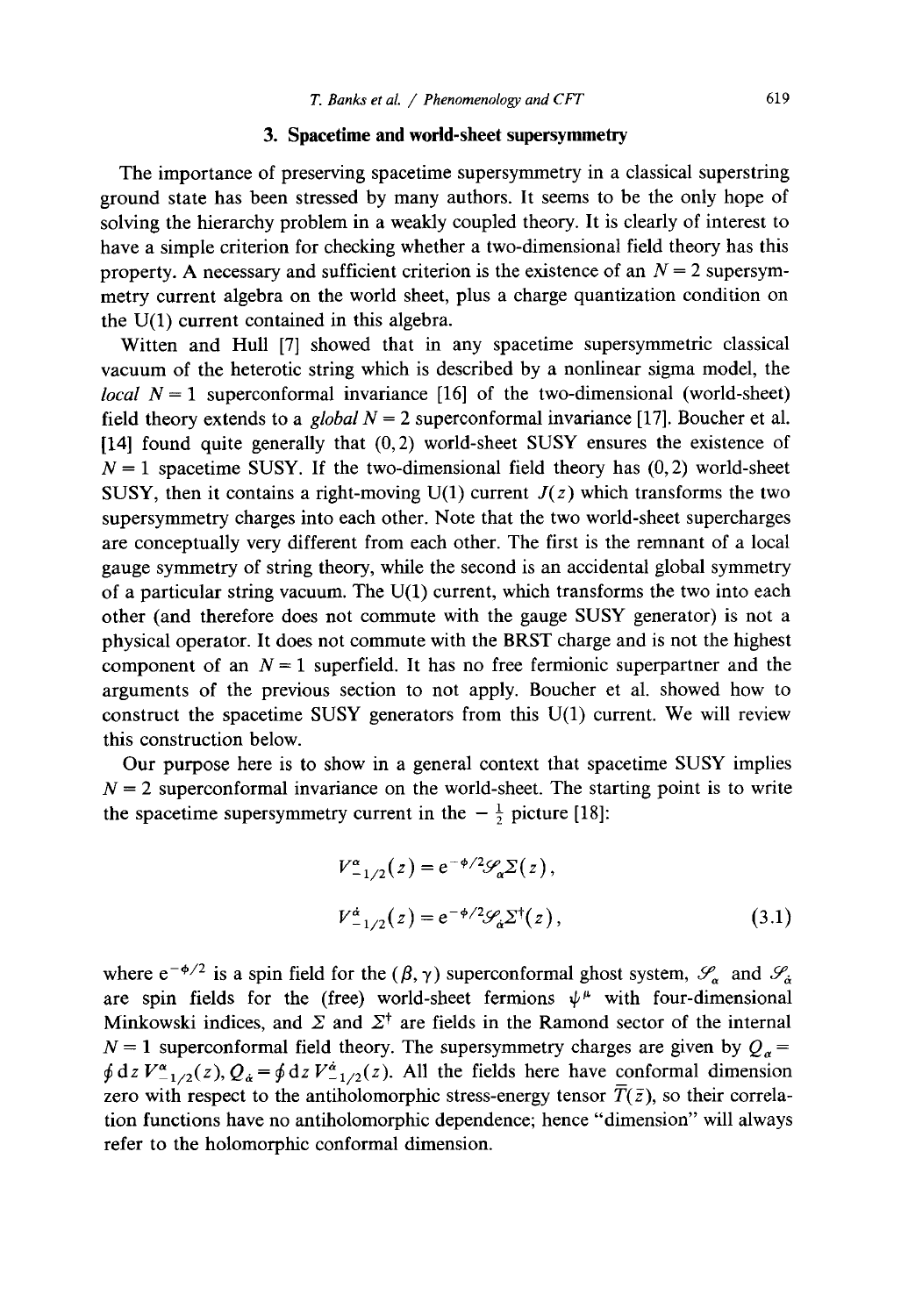The relevant operator product expansions (OPE's) for the spin fields are

$$
e^{q_1\phi}(z)e^{q_2\phi}(w) \sim (z-w)^{-q_1q_2}e^{(q_1+q_2)\phi}(w) + \cdots ,
$$
  

$$
\mathcal{S}_{\alpha}(z)\mathcal{S}_{\beta}(w) \sim (z-w)^0\sigma_{\alpha\beta}^{\mu}\psi_{\mu}(w) + \cdots ,
$$
  

$$
\mathcal{S}_{\alpha}(z)\mathcal{S}_{\beta}(w) \sim (z-w)^{-1/2}\eta_{\alpha\beta}I + \cdots , \qquad (3.2)
$$

where  $I$  is the identity operator. If four-dimensional spacetime is taken to have a Minkowski signature, then  $V_{-1/2}^{\alpha}$  and  $V_{-1/2}^{\dot{\alpha}}$  are hermitian conjugates of each other. The powers of  $z - w$  appearing in the  $\mathscr{S}_{\alpha}$ ,  $\mathscr{S}_{\dot{\alpha}}$  OPE's (3.2) are more easily derived, however, by using an euclidean signature and representing [19] the spin fields as exponentials of two free bosons  $H^{1,2}(z)$ :  $\mathscr{S}_{\alpha} = e^{i\alpha \cdot H}$ ,  $\mathscr{S}_{\alpha} = e^{i\alpha \cdot H}$ , where  $\alpha =$  $(\pm \frac{1}{2}, \pm \frac{1}{2})$ ,  $\dot{\alpha} = (\pm \frac{1}{2}, \pm \frac{1}{2})$ . Note that the dimension of  $e^{q\phi}$  is  $-\frac{1}{2}q(q+2)$  and that of  $\mathscr{S}_{\alpha}$  and  $\mathscr{S}_{\dot{\alpha}}$  is  $\frac{1}{4}$ . Since the currents  $V^{\alpha, \dot{\alpha}}_{-1/2}(z)$  have dimension 1, the fields  $\Sigma$  and  $\Sigma^{\dagger}$  must have dimension  $\frac{3}{8}$ . The supersymmetry algebra

$$
\{Q_{\alpha}, Q_{\beta}\} = \sigma^{\mu}_{\alpha\beta} P_{\mu}, \qquad \{Q_{\alpha}, Q_{\beta}\} = 0
$$

leads to the following OPE's for  $\Sigma$ ,  $\Sigma^{\dagger}$ :

$$
\Sigma(z)\Sigma^{\dagger}(w) \sim (z-w)^{-3/4}I + \cdots,
$$
  
\n
$$
\Sigma(z)\Sigma(w) \sim (z-w)^{3/4}\mathcal{O}(w) + \cdots,
$$
  
\n
$$
\Sigma^{\dagger}(z)\Sigma^{\dagger}(w) \sim (z-w)^{3/4}\mathcal{O}^{\dagger}(w) + \cdots,
$$
\n(3.3)

where  $\mathcal O$  is some dimension- $\frac{3}{2}$  operator (whose coefficient could be zero a priori) and locality requires the subleading terms in (3.3) to be less singular by integer powers of  $z - w$ . The first of these relations follows from the fact that the OPE for the supersymmetry currents of opposite spacetime chirality must have a pole with residue equal to the momentum current. The other two follow from the requirement that two SUSY currents of the same chirality have no singularity in their OPE. Note that the translation current appears in the -1 picture here, as  $e^{-\phi}\psi_{\mu}$ , in place of the more familiar 0 picture current  $\partial X_a$ .

In any classical vacuum for the heterotic string which incorporates four-dimensional Minkowski space, the six internal supercoordinates  $X^{i} + \theta \psi^{i}$  are replaced by an "internal" superconformal field theory [2]. The associated  $N = 1$  superconformal algebra [16] for the "internal" stress tensor  $T(z)$  and its superpartner  $T_F(z)$  (the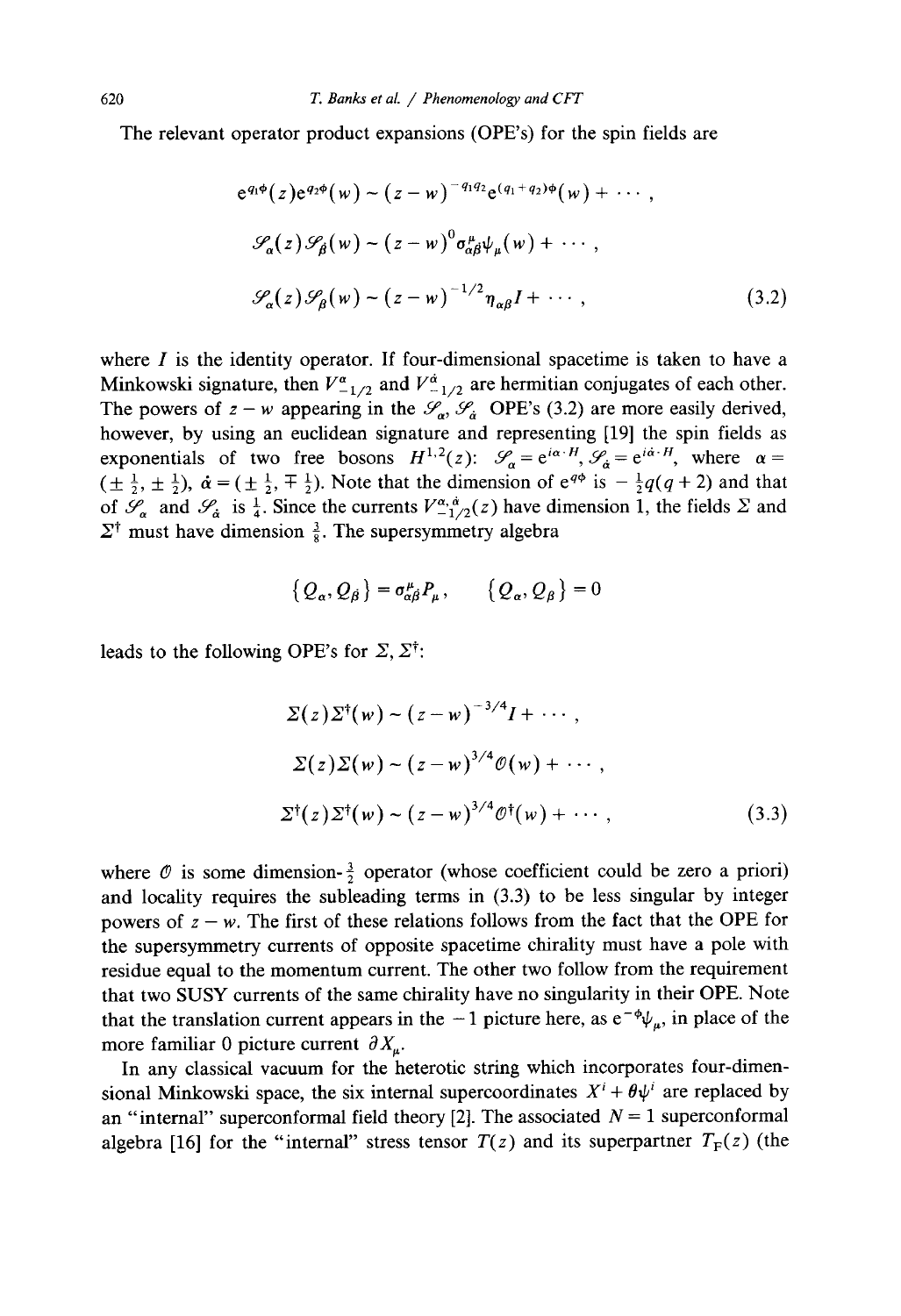world-sheet supersymmetry current) is

$$
T(z)T(w) \sim \frac{\frac{3}{4}\hat{c}}{(z-w)^4} + \frac{2T(w)}{(z-w)^2} + \frac{\partial_w T(w)}{z-w} + \cdots,
$$
  

$$
T(z)T_F(w) \sim \frac{\frac{3}{2}T_F(w)}{(z-w)^2} + \frac{\partial_w T_F(w)}{z-w} + \cdots,
$$
  

$$
T_F(z)T_F(w) \sim \frac{\frac{1}{4}\hat{c}}{(z-w)^3} + \frac{\frac{1}{2}T(w)}{z-w} + \cdots,
$$
 (3.4)

with central charge  $\hat{c}=6$ . A *conformal* superfield  $\Phi(z, \theta) = \Phi_0(z) + \theta \Phi_1(z)$  of dimension h is *primary* with respect to this algebra; it satisfies

$$
T_{\rm F}(z)\Phi_{0}(w) \sim \frac{\frac{1}{2}\Phi_{1}(w)}{z-w} + \cdots ,
$$
  
\n
$$
T_{\rm F}(z)\Phi_{1}(w) \sim \frac{h\Phi_{0}(w)}{(z-w)^{2}} + \frac{\frac{1}{2}\partial_{w}\Phi_{0}(w)}{z-w} + \cdots ,
$$
  
\n
$$
T(z)\Phi_{0}(w) \sim \frac{h\Phi_{0}(w)}{(z-w)^{2}} + \frac{\partial_{w}\Phi_{0}(w)}{z-w} + \cdots ,
$$
  
\n
$$
T(z)\Phi_{1}(w) \sim \frac{(h+\frac{1}{2})\Phi_{1}(w)}{(z-w)^{2}} + \frac{\partial_{w}\Phi_{1}(w)}{z-w} + \cdots .
$$
\n(3.5)

On the other hand, the fields  $\Sigma$  and  $\Sigma^{\dagger}$  are nonlocal with respect to  $T_F$ , because they make states in the Ramond sector of the theory:

$$
\Sigma(z)T_{\rm F}(w) \sim (z-w)^{-1/2}
$$
,  $\Sigma^{\dagger}(z)T_{\rm F}(w) \sim (z-w)^{-1/2}$ . (3.6)

The absence of more singular terms in (3.6) (also the square root branch cut) follows from dimensional analysis plus BRST invariance of the gravitino vertex operator: The OPE  $(e^{-\phi/2} \mathcal{S}_{\alpha} \Sigma)(z) \cdot (e^{\phi} T_{F})(w)$  must have no single pole term.

The  $N = 2$  superconformal algebra we wish to construct contains in addition to T and  $T_F$  a dimension 1 U(1) current  $J(z)$ , conventionally normalized by

$$
J(z)J(w) \sim \frac{\frac{1}{2}\hat{c}}{\left(z-w\right)^2} + \cdots \qquad (3.7)
$$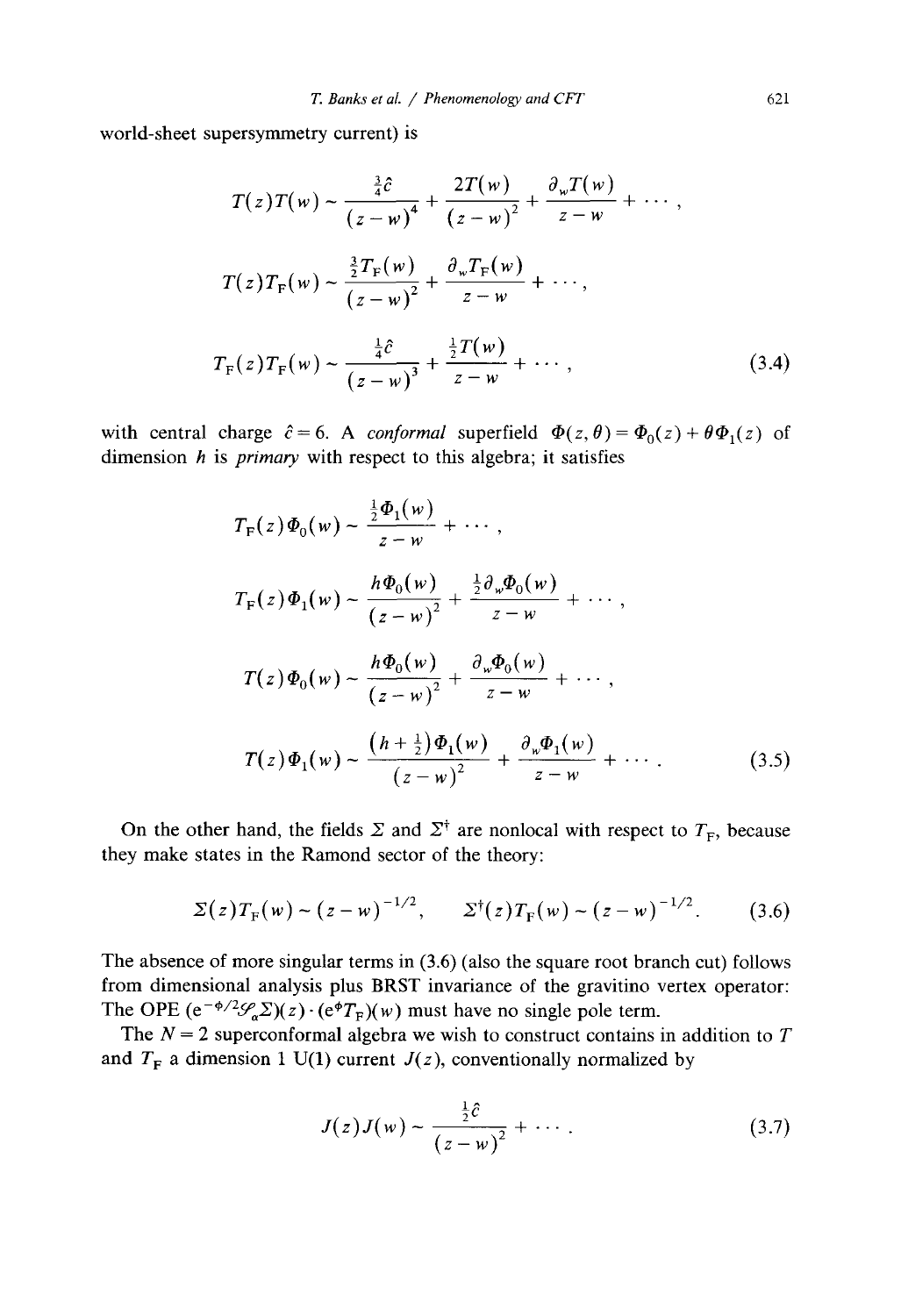The  $N = 1$  supersymmetry current  $T_F$  splits into two terms,

$$
T_{\rm F} = \frac{1}{\sqrt{2}} \left( T_{\rm F}^+ + T_{\rm F}^- \right), \tag{3.8}
$$

which have charge  $\pm 1$  under J,

$$
J(z)T_{\text{F}}^{\pm}(w) \sim \pm \frac{T_{\text{F}}^{\pm}(w)}{z-w} + \cdots, \qquad (3.9)
$$

and also satisfy

$$
T_{\rm F}^+(z)T_{\rm F}^+(w) \sim T_{\rm F}^-(z)T_{\rm F}^-(w) \sim \mathcal{O}(1),
$$
  
\n
$$
T_{\rm F}^+(z)T_{\rm F}^-(w) \sim \frac{\frac{1}{4}\hat{c}}{(z-w)^3} + \frac{\frac{1}{2}J(w)}{(z-w)^2} + \frac{\frac{1}{2}T(w) + \frac{1}{4}\partial_w J(w)}{z-w} + \cdots; \quad (3.10)
$$

these additional OPE's complete the  $N = 2$  superalgebra. We will first construct J from the fields  $\Sigma$  and  $\Sigma^{\dagger}$ , then derive (3.8), (3.9) and (3.10).

Consider the four-point function

$$
f(z_i) = \langle \Sigma(z_1) \Sigma^{\dagger}(z_2) \Sigma(z_3) \Sigma^{\dagger}(z_4) \rangle.
$$

Using  $SL_2(C)$  invariance [20] it can be written as

$$
f(z_i) = \left(\frac{z_{13}z_{24}}{z_{12}z_{34}z_{14}z_{23}}\right)^{3/4} \tilde{f}(x), \tag{3.11}
$$

where  $z_{ij} = z_i - z_j$  and  $x = z_{12}z_{34}/z_{13}z_{24}$ . The singularities of this function as pairs of  $z_i$  approach each other are determined by the OPE's (3.3). Using these constraints one finds that  $\tilde{f}(x)$  is an analytic function and  $\tilde{f}(x) \rightarrow$  constant as  $x \to 0, 1, \infty$ ; hence f is a constant, in fact  $\tilde{f} = 1$  using the normalization  $\langle I \rangle = 1$ . Now expand (3.11) as  $z_1 \rightarrow z_2$ :

$$
f(z_i) \sim z_{12}^{-3/4} z_{34}^{-3/4} \left\{ 1 + \frac{3}{4} \frac{z_{12} z_{43}}{z_{23} z_{24}} + \cdots \right\}.
$$
 (3.12)

The second term in the expansion indicates the presence of a dimension 1 field in the  $\Sigma\Sigma^{\dagger}$  channel, which we identify as *J(z)*. Given the normalization (3.7) of *J*'s two-point function for  $\hat{c} = 6$ , eq. (3.12) shows that its three-point function with  $\Sigma$ and  $\Sigma^{\dagger}$  is

$$
\langle \Sigma(z_1) \Sigma^{\dagger}(z_2) J(z_3) \rangle = \frac{3}{2} z_{12}^{1/4} z_{13}^{-1} z_{23}^{-1} . \tag{3.13}
$$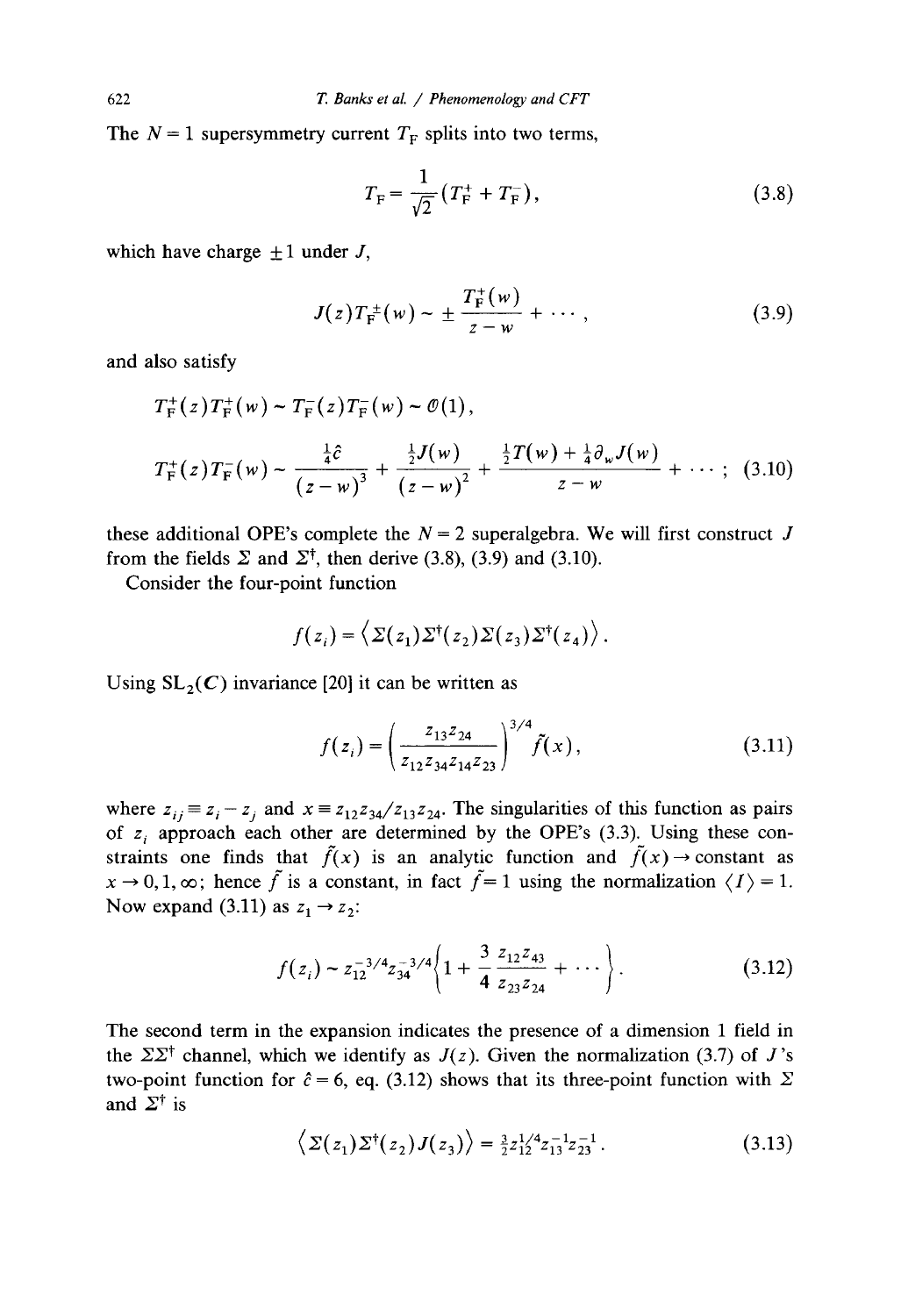(The overall *sign* of (3.13) is conventional, as it can be changed by redefining  $J \rightarrow -J$ .) Eq. (3.13) is equivalent (given (3.3) and (3.7)) to the OPE's

$$
\Sigma(z)\Sigma^{\dagger}(w) \sim (z-w)^{-3/4}I + (z-w)^{1/4}\frac{1}{2}J(w) + \cdots,
$$
  

$$
J(z)\Sigma(w) \sim \frac{\frac{3}{2}\Sigma(w)}{z-w} + \cdots,
$$
  

$$
J(z)\Sigma^{\dagger}(w) \sim \frac{-\frac{3}{2}\Sigma^{\dagger}(w)}{z-w} + \cdots.
$$
 (3.14)

At this stage we will use the fact that the  $U(1)$  current  $J(z)$  can be decoupled from the other fields in the theory [14, 10, 21]. First write  $J(z) = i\sqrt{3} \partial_z H(z)$ , where  $H(z)$  is a canonically normalized free scalar field,  $H(z)H(w) = -\ln(z-w)$ . Then any operator  $\Phi(z, \bar{z})$  with U(1) charge q, i.e. such that

$$
J(z)\Phi(w,\overline{w})\sim \frac{q\Phi(w,\overline{w})}{z-w}+\cdots, \qquad (3.15)
$$

can be written as  $\Phi = \exp[i(q/\sqrt{3})H]P(J)$ :  $\tilde{\Phi}$ , where  $\tilde{\Phi}$  commutes with H, and  $P(J)$  is a polynomial in  $J(z)$  and its derivatives, cf. eq. (2.1).

In particular, (3.14) implies that  $\Sigma$  has charge  $\frac{3}{2}$ , and so  $\Sigma = e^{i\sqrt{3}H/2}\tilde{\Sigma}$ . But  $\tilde{\Sigma}$  has dimension  $\frac{3}{8} - \frac{1}{2}(\frac{1}{2}\sqrt{3})^2 = 0$ , so it must be the identity operator. Similarly one finds that  $\Sigma^{\dagger} = e^{-i\sqrt{3}H/2}$ . These relations and eq. (3.1) express the spacetime supersymmetry currents  $V_{-1/2}^{\alpha, \dot{\alpha}}$  in terms of the U(1) current  $J(z)$  [14, 10, 21].

Similarly one can decouple  $J$  from the world-sheet supersymmetry generator  $T_F(z)$ , which does not have a definite charge but can be decomposed as  $T_F$  =  $\sum_{g} exp[\sqrt{\frac{1}{3}} i q/H] \tilde{T}_{F}^{g}$ . Inserting these representations of  $\Sigma$ ,  $\Sigma^{\dagger}$ , and  $T_{F}$  into (3.6) and contracting the H exponentials, one finds that only the charges  $q = \pm 1$  can be present in the above expansion of  $T_F$ , thus reproducing (3.8), (3.9).

Also because of (3.6), the operator product of  $J(z)$  with  $T_F(w)$  can be no more singular than  $(z - w)^{-1}$ , that is

$$
J(z)T_{\rm F}(w) \sim \frac{T'_{\rm F}(w)}{z-w} + \cdots, \qquad (3.16)
$$

where  $T'_{\text{F}} = \sqrt{\frac{1}{2}} (T^+_{\text{F}} - T^-_{\text{F}})$ . According to eq. (3.5), the dimension- $\frac{3}{2}$  field  $-2T'_{\text{F}}(z)$ defined by (3.16) is the upper component of a dimension-1  $N = 1$  superfield whose lower component is  $J(z)$ , and consequently one obtains the OPE

$$
T_{\rm F}(z)T_{\rm F}'(w) \sim -\frac{\frac{1}{2}J(w)}{(z-w)^2} - \frac{\frac{1}{4}\partial_w J(w)}{z-w} \cdots \qquad (3.17)
$$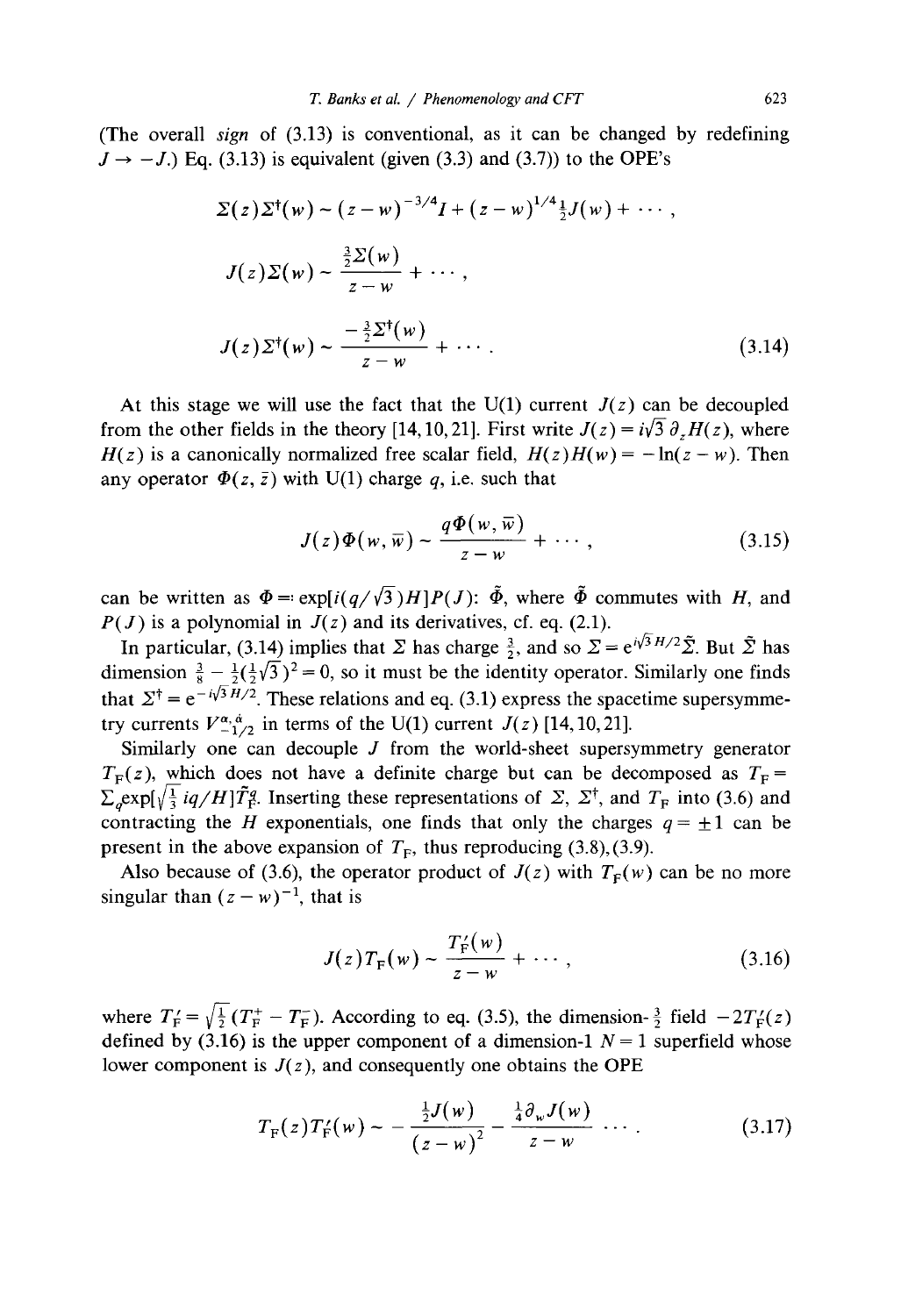Note also that

$$
J(z)T'_{F}(w) \sim \frac{T_{F}(w)}{z-w} + \cdots
$$
 (3.18)

Finally we will show that

$$
T'_{F}(z)T'_{F}(w) \sim -T_{F}(z)T_{F}(w) + \mathcal{O}(1). \qquad (3.19)
$$

When combined with (3.17) and the third line of (3.4), this equation yields the remaining OPE's (3.10) of the  $N = 2$  superalgebra. Eq. (3.19) is most easily derived using the Laurent expansions  $T_F(z) = \frac{1}{2} \sum_{r} G_r z^{-r-3/2}$ ,  $T'_F(z) = \frac{1}{2} \sum_{r} G'_r z^{-r-3/2}$ , and  $J(z) = \sum_{n} J_n z^{-n-1}$ . In terms of modes, the OPE's (3.7), (3.16), (3.18) and (3.17) read respectively  $[J_m, J_n] = \frac{1}{2}\hat{c}m\delta_{m+n,0}, [J_m, G_r] = G'_{m+r}, [J_m, G_r'] = G_{m+r}$  and  $\{G_r, G_s'\}$  $-(r - s)J_{r+s}$ . Therefore

$$
\{G'_r, G'_s\} = \{ [J_0, G_r], G'_s \} = -\{G_r, [J_0, G'_s] \} + [J_0, \{G_r, G'_s \}]
$$
  
= 
$$
- \{G_r, G_s\} - (r - s)[J_0, J_{r+s}] = -\{G_r, G_s\},
$$
 (3.20)

which yields (3.19) when translated back into OPE's.

#### **4. Conclusion**

The methods that we have used to demonstrate that string theory gives discrete predictions for the weak mixing angle and that  $N = 1$  spacetime SUSY implies (0, 2) superconformal invariance depended crucially on the existence of certain holomorphic fields in the vacuum conformal field theory. We should emphasize strongly that this in no way implies that the entire theory splits into holomorphic and antiholomorphic sectors. Rather, spacetime gauge symmetries are connected with holomorphic fields, and these will always exist if the vacuum state preserves the relevant gauge symmetry. We expect that more results of the type we have described can be obtained by using stronger hypotheses about the spacetime symmetries of the required vacuum state.

For example, two of us (T.B. and L.D.) have recently shown [13] that  $N = 2$ spacetime SUSY of a heterotic string vacuum implies  $N = 4$  SUSY on the worldsheet. Indeed, the constraint is even stronger than this. The right-moving degrees of freedom of the "internal" superconformal field theory can be broken up into the product of two free  $N = 1$  superfields, each with  $\hat{c} = 1$ , and a representation of the  $N = 4$  superconformal algebra with  $\hat{c} = 4$ . If one assumes  $N = 4$  spacetime SUSY, then the right-moving modes are just six free superfields. It therefore may be possible to show that all  $N = 4$  supersymmetric heterotic string vacua are generalized toroidal compactifications [22]. Of course, this class of vacua is probably not

624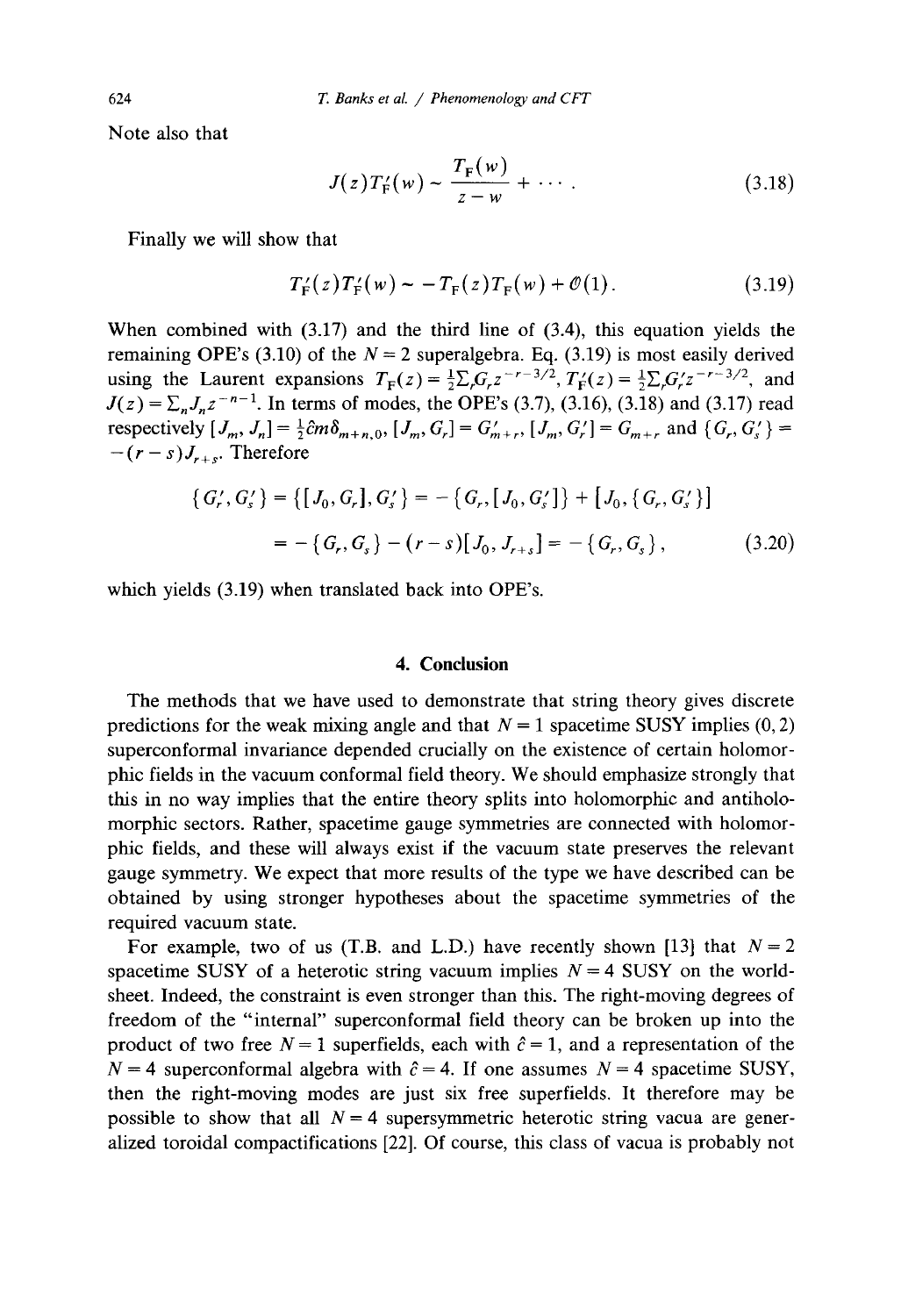too relevant to the real world, but it indicates the power of the type of analysis we have proposed.

There are several problems of more phenomenological relevance that can probably be attacked by these methods. One might hope for example that one could rule out the possibility of a string vacuum with only the supersymmetric standard model in its low energy spectrum. Alternatively, one might hope to classify such vacua completely. One can study the general criteria for charge quantization and its connection with the existence of magnetic monopoles. One can study general constraints on the operator product coefficients of quark and lepton vertex operators and attempt to find mechanisms for suppressing baryon number violation, flavor changing neutral currents and the like. We believe that we have just scratched the surface of what can be done.

We would like to thank Vadim Kaplunovsky and Stephen Shenker for useful discussions. T.B. would like to thank Michael Dine for enlightening discussions about the weak mixing angle. Two of us (T.B. and L.D.) would like to thank the University of Chicago for hospitality while part of this work was completed.

#### **References**

- [2] C. Lovelace, Phys. Lett. 135B (1984) 75; D. Friedan and S.H. Shenker, unpublished talk at the Aspen Summer Institute (1984); D. Friedan, Z. Qiu and S.H. Shenker, *in* Proc. 1984 Santa Fe Meeting of the APS Division of Particles and Fields, T. Goldman and M. Nieto (World Scientific, Singapore, 1985); E. Fradkin and A. Tseytlin, Phys. Lett. 158B (1985) 316; C. Callan, D. Friedan, E. Martinec and M. Perry, Nucl. Phys. B262 (1985) 593; A. Sen, Phys. Rev. Lett. 55 (1985) 1846; Phys. Rev. D32 (1985) 2794 [3] D.J. Gross, J.A. Harvey, E. Martinec and R. Rohm, Phys. Rev. Lett. 54 (1985) 502; Nucl. Phys. B256 (1985) 253; B267 (1986) 75
- [4] M. Dine and N. Seiberg, Phys. Rev. Lett. 55 (1985) 366; V. Kaplunovsky, Phys. Rev. Lett. 55 (1985) 299
- [5] D. Friedan, Z. Qiu and S.H. Shenker, *in* ref. [1]; Phys. Lett. 151B (1985) 37
- [6] W. Boucher, D. Friedan and A. Kent, Phys. Lett. B172 (1986) 316
- [7] C. Hull and E. Witten, Phys. Lett. 160B (1985) 398
- [8] M. Dine, N. Seiberg, X.-G. Wen, and E. Witten, Nucl. Phys. B278 (1986) 769; J. Ellis, C. Gomez, D.V. Nanopoulos and M. Quifos, Phys. Lett. 173B (1986) 59
- [9] E. Witten, Nucl. Phys. B268 (1986) 79; M. Dine and N. Seiberg, Phys. Rev. Lett. 57 (1986) 2625
- [10] A. Sen, Nucl. Phys. B278 (1986) 289
- [11] L. Dixon, V. Kaplunovsky and C. Vafa, Nucl. Phys. B294 (1987) 43
- [12] E. Witten, Nucl. Phys. B258 (1985) 75
- [13] T. Banks and L. Dixon, in preparation
- [14] W. Boucher, D. Friedan, A. Kent, S.H. Shenker and E. Witten, in preparation
- [15] A. Schwimmer and N. Seiberg, Phys. Lett. 184B (1987) 191; M. Yu, Niels Bohr Institute preprints NBI-HE-87-25, NBI-HE-87-38 (1987)

<sup>[1]</sup> M. Green and D. Gross, eds., Unified string theories (World Scientific, Singapore, 1986); M. Green, J.H. Schwarz and E. Witten, Superstring theory, vols 1 and 2 (Cambridge University Press, Cambridge, 1986)